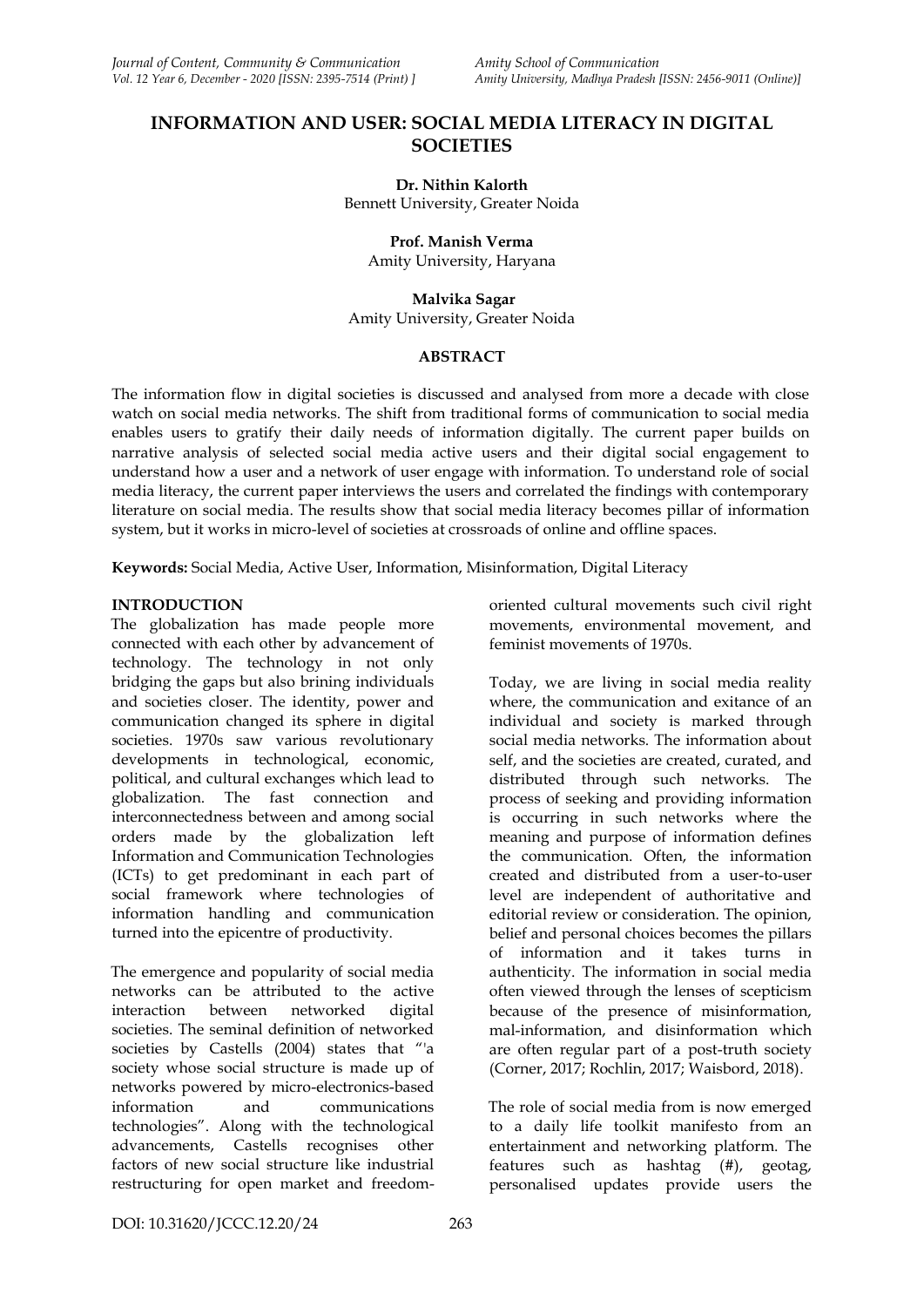information which they are seeking. In other words, the role of mainstream media in informing people about its surrounding is taken over by social media handles (Pentina and Tarafdar, 2014). These handles include official authority, media houses, social influencers, subject experts and common citizen or user. Regardless of the source of the information, it is the individual user who disseminate the information in the larger society through their networks. For example, an information on event (in form of weblink) is posted by a source on Facebook. Now a User A can open the link and can share it on his own Facebook wall, send to different groups on WhatsApp, tweet, or any other social media platform. This network will continue to and endless loops and nodes.

The impact of such information in digital societies are particularly critical as we are going through a crisis in unadulterated information. There are reported cases of fake news leading to pollute the information loop of digital society. Such pollutant information has proved hazardous to take lives of people, manipulate an individual, influencing elections and online scams. India is now becoming an important site for social media platforms. We witnessed immense exclusive India centric marketing campaign by all major social media platforms. The industry experts are also positive about the growing numbers of social media users in India for last few years

and social media analyst Keelery (2020) assures the growth (Figure 1).

The articulation of such information on social media is difficult to evaluate because of its vast and high-volume big data. In addition, the bulk of real time and historical data of user search and result add complexity in studying the information flow in digital societies. A micro level narrative analysis of the selected users or members of digital society will help us in evaluating the role social media literacy of a user to assess, process and transfer the information.

## **RESEARCH DESIGN**

The current paper aims to understand how the social media literacy shapes the information consumption, reproduction, and flow in the digital societies. The current studied selected active social media users (n = 32) by conducting in-depth interviews on their social media usage, habits with regard of seeking and disseminating information. The selected users are active in majority of social media, but we selected their responses representing their active interaction on a particular platform (Chart 1). The questions and discussions were asked based on their social media activity observation to understand the role of social media literacy in information dispensing. The proceeding and results of the study is correlated within theoretical context social media and digital society.

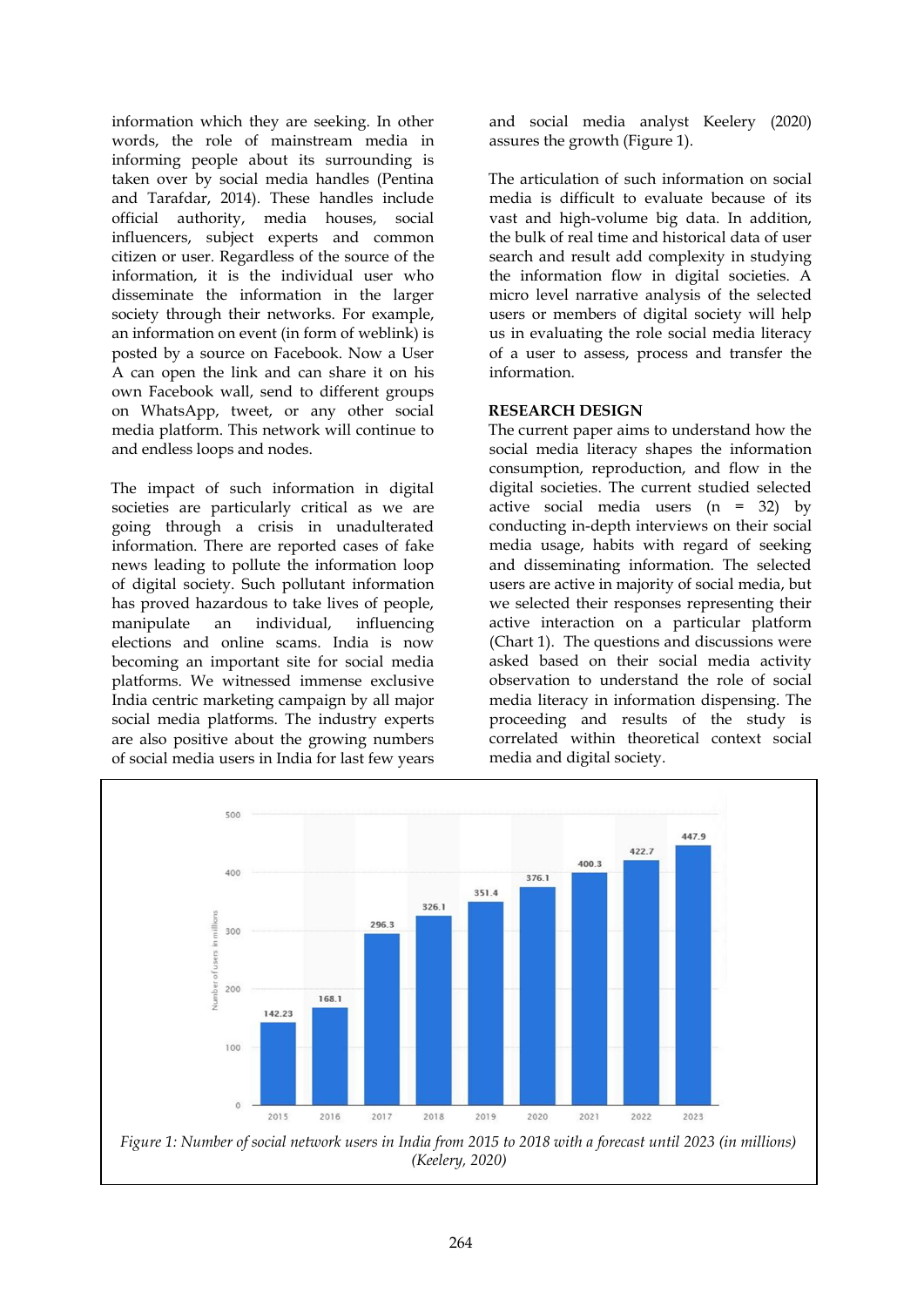The calculation and determination of active users of social media has been a difficult task for digital ethnographers and social media organizations. In the current study, the selected users are determined to be active by the way the engage in their digital community in terms of contribution to the digital society by creating and disseminating the information. The users from residing in India are from a diverse economic, demographic, and socioperiod of 30 years, Thomson (2010) noted that "average sample size of 45 individuals and none of these explicitly reported whether their sample size sought and/or attained saturation". The similar findings are demonstrated in studies conducted by Baker & Edwards (2012), and Saunders &Townsend (2016). It will be difficult to call our selected users as social media influencers in terms social media marketing but their contribution



*Chart 1: Social Media Platform Distribution of Selected Users*

political background. The anonymity of the users is kept for the ethical considerations as the responses they share are noted with the indication as User 1, User 2, User 3 etc. The users were selected from different social media platforms such as Facebook, Twitter, Quora, LinkedIn and YouTube. During the initial stage of current research, there were more than 100 users were selected for observation to understand their engagement in social media. These include the frequency of the posting original content, sharing the existing content, participating in forms of comment and forum discussion and quantity of followers. Later, we approached 60 users for the purpose of the study, from them 32 users agreed to corporate with our project. In a qualitative study, like the current paper, the size of samples is decided based on the nature of the questions and research problem. The volume of sample is often overtaking by the research input from the sample selected. For an instance, to study historical pattern of qualitative research over

and engagement on social media are impactful among the digital society. The results of the interview are used in upcoming sections of the paper which divided into digital society, social media user, information and misinformation and social media literacy. When necessary, we have used the direct quote from the users, otherwise, we have taken the essence of their digital experience. The prime aim of this paper is to understand the role of social media literacy for a user to deal with the information around him or her. The understanding of the social media literacy among the selected users are derived from the digital ethnographic ideas of understanding experience, practice, things, social world, relationships, localities, and events (Pink, 2016).

#### **DIGITAL SOCIETY**

Paul and Aithal (2019) understands "digital Society as an interdisciplinary research area and a kind of progressive society that has been formed as a result of adaptation as well as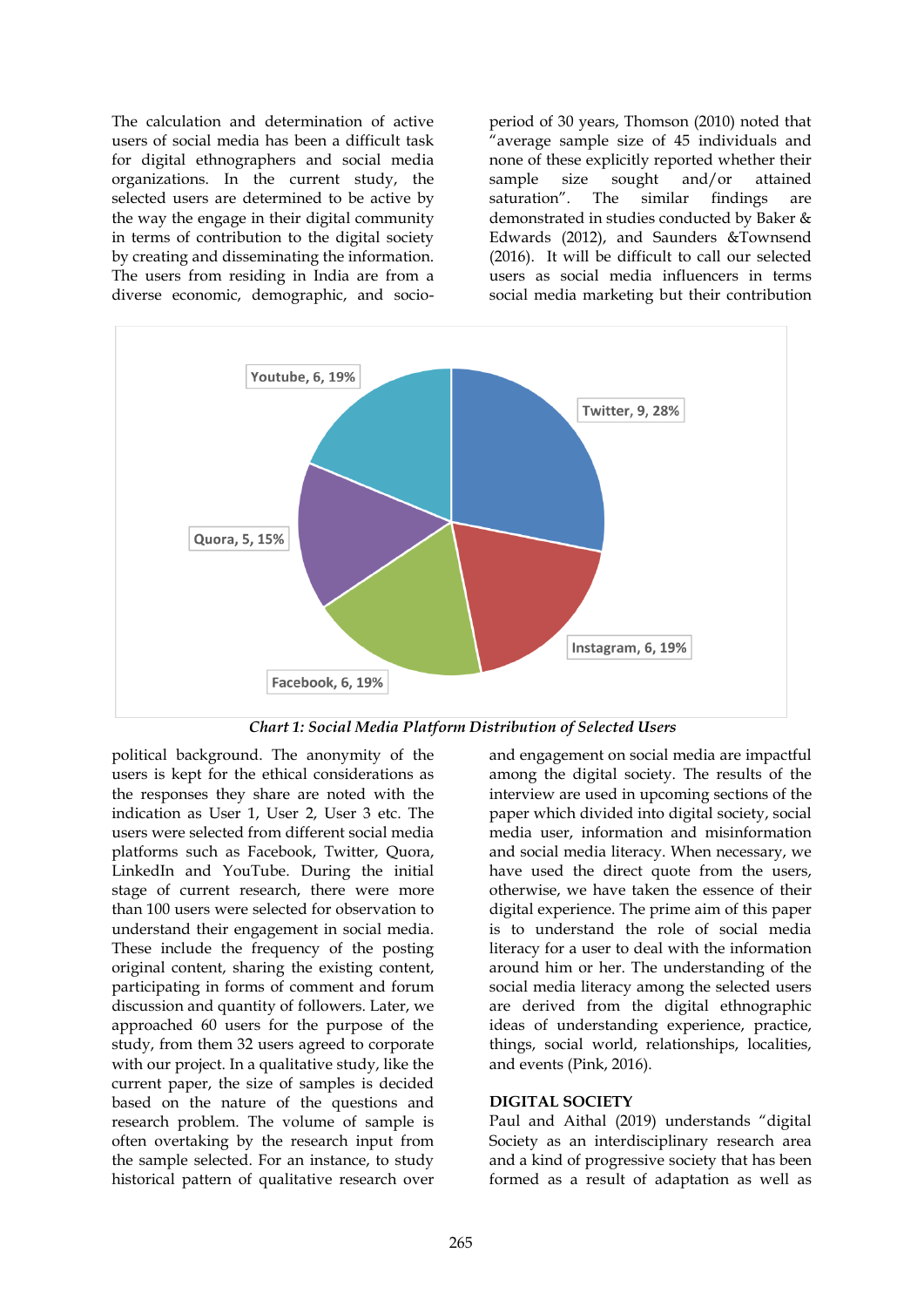integration of advanced technologies into the society and culture". They further identify society, technologies, and content as the stakeholders of digital societies. The user in digital society understands himself as a member of this information society where the information about his environment is received through digitally controlled networks. The traditional ways of information consumption and dissemination are challenged in digital societies where users depend on devices and platforms rather than another person or traditional medium (Ruppert et al, 2013; Montag & Diefenbach, 2018). Kalorth and Verma (2018) notices the lack of trust in mass media and shift in economic and social life as other reasons for the shift from traditional media to social media by user. Their role of a passive audience is now shifted to an active or engaged user. This shift can be considered as a crucial node in digital societies (Miller, 2020). Earlier, in a traditional society, people used to get an information, test, and verify with their knowledge and experience regardless of the nature of the information. But in digital society, users become the central point of information.

*"We can watch live video of an event or any happening on social media platform at our convenience. We can share our response and opinion as comment. This is directly transferred to the sender, mediators of the event – this makes user more empowered and bring him or her to an important phase"* (User 3, Political YouTuber).

The opinion formed here also act importantly in form of digital public sphere which is technologically connected and impulsive. The public sphere in Indian online spaces were prominently visible in Indian social and political sphere after 2012 Delhi Gang rape. The narratives and counter narratives on social media were led by individual users without gatekeeping. The network of actors in form of opinion leaders trigger the change and through their networks of influences the change in society happens. The entry of technology – to enhance, digital technology, powered a shift in public sphere (Tufekci, 2017, p. 5). When the technological advancement was an obligatory in globalized world, the concept of public sphere in internet or digital world challenged or seemed for a revision on face-to-face community public sphere.

*"It is easy to reach people to coordinate. During the initial days of COVID-19 pandemic, there lots of confusion among the public. It was very difficult to address their doubts. But what we saw after that a formation of online teams using various platforms notably WhatsApp and Telegram which includes medical experts, police, social workers, local administration, and citizen. The messages were sent through these channels and it found effective. The pace in which the message reached were amazing. The complexities of offline societies were overcoming by these digital networks which helped us to address the mass."* (User 23, also a social activist, uses Quora).

The above said online team or group can be considered as digital public sphere which is different from online. Fraser (1990) views the traditional public sphere as non-uniform network where different group of people comes from different circumstances. Tufekci (2017) calls digital network public sphere as a "complex interaction of publics, online and offline, all intertwined, multiple, connected, and complex, but also transnational and global". Tufekci finds the complexity in digitally networked movements as she terms it as online, informal, and leaderless. But when it comes to an individual user, he gratifies with the information he needs if he bothers about the information. The users interviewed in this current project agreed at various levels that, they are bothered about the information reaching to them. It was also clear that the offline interactions also affect the way they deal with information they engage online. Such results show the prominence of human face-to-face interaction in digital societies where the validation and experimentation of the information occurs. But these can be studies only by uncovering individual users' offline lives. "*The way I interact here*  (Instagram) *is very different from my real life. I provide various information in form of home remedies and beauty tips online which often disapproved by mother at home. At home, I feel I am a different girl*" (User 11, fashion blogger and Instagrammer). The similar narratives were found from other users shows that the offline spaces are still pertinent, and a close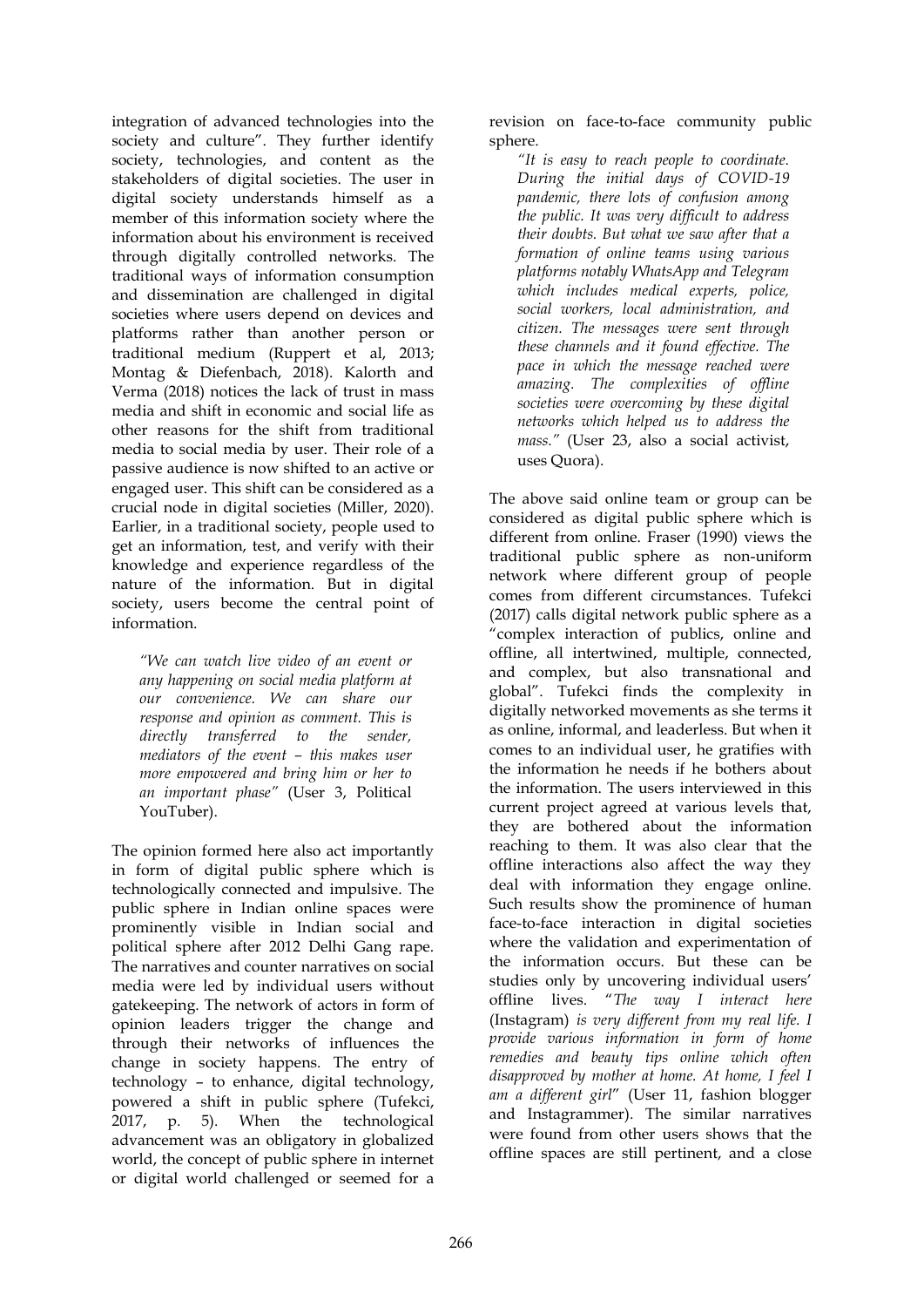encounter is required to uncover the larger depiction of information flow.

#### **Between Information and Misinformation**

"It is not easy to understand who is lying.", said User 6 who is also a 11<sup>th</sup> grade school student who is active on Instagram by engaging his followers with latest updates on science and technology. He understands the information as a crucial element of daily life. Allcott et al, (2019) studied trends of misinformation on social media to understand the role of platform in combating and controlling the misinformation.

"*As a rule, I think no social media stops us from lying. I can tweet that I am in Delhi while I am in Mumbai. From personal point of view, it may be harmless, but the tip of every spiral of lies can be from such personal comment and opinion. Sometimes, we are at a space where information can be too malunions to accept but more danger to left alone"* (User 18, Tweets on Gender related issues)

It also evident during the current study, that users were confused to determine the validity of the information. This happens when information transfers in rapid way. The selected users which we encountered with raw information often waits for additional reliability and often depends the fact checking sources for validation. This shows the role of fact checkers who work under organization and independent must play a huge in social media literacy. Even though, they do not address the larger society, but they set the tone for the information flow. Krause et al, (2020) suggests that fact-checkers should build trust instead of just saying or implying they are trustworthy like working with actors that are trusted among most of the public.

There are cases of misinformation due to lack of data literacy among journalist, social media managers and influencers (Ireton and Posetti, 2018; Waisbord, 2018). This is more perilous as Lewandowsky et al, (2017) sees that fake news and post-truth will lead to the "decline in social capital, growing economic inequality, increased polarization, declining trust in science, and an increasingly fractionated media landscape". The social media platforms such as Google and Facebook established their fact checking networks through media organizations and educational institutes. Their

aim is to make user aware about the information and verify them.

However, it is difficult to uncover the grey area between information and misinformation. In specific, the current paper stands in that grey area to understand how information shaping the digital societies and its actors and networks. "*There is an always a space of clarification in offline communication, but online its limited, once said* (posted)*, it said.*" (User 19, handling social media page of a regional political party). Through the narratives of selected users, it is understood that the public sentiment and its expected outcome reversely affecting the information. The senders of the information foresee the audience reaction which often end up in sending out the "*convenient*" messages (as quoted by User 1, media teacher and fact checking trainer) which often is fabricated. "*Sometimes, it is more important to understand what my followers like to see that what they should see. When I edit videos, I purposefully add some elements to increase attention. But I don't think it is a fake news or misinformation.*" (User 15, young YouTuber). In the previous comment, the video surfaced of an actor commenting on recently much controversy drug dealing in Bollywood. The Youtuber mixed the video of the actor along with dialogue and shots from the films which she acted. Briefly, it was harmless. But when that 12-minute video from his YouTube channel for edited by someone and surfaced as video stories on WhatsApp and Instagram, it became a new meaning with false intention. The reedited video became more viral than his original video. When asked about this chain of events, he said "*It is not in my hands*". Here the user feels himself in comfort zone as he is not bothered with the aftereffects of the video. Later, he deleted the original video and posted a clarification. This came after advice with warning from his friends and family on possible damage in future.

## **Social Media Literacy**

The digital literacy mission in India were controlled by various ICT programs by government. The implementation of ICT in curriculum, conducting awareness programs in rural area and exploring the digital opportunities were some efforts taken by state and central government of India. The contribution of private and NGO bodies in the effort are notable such as consumer awareness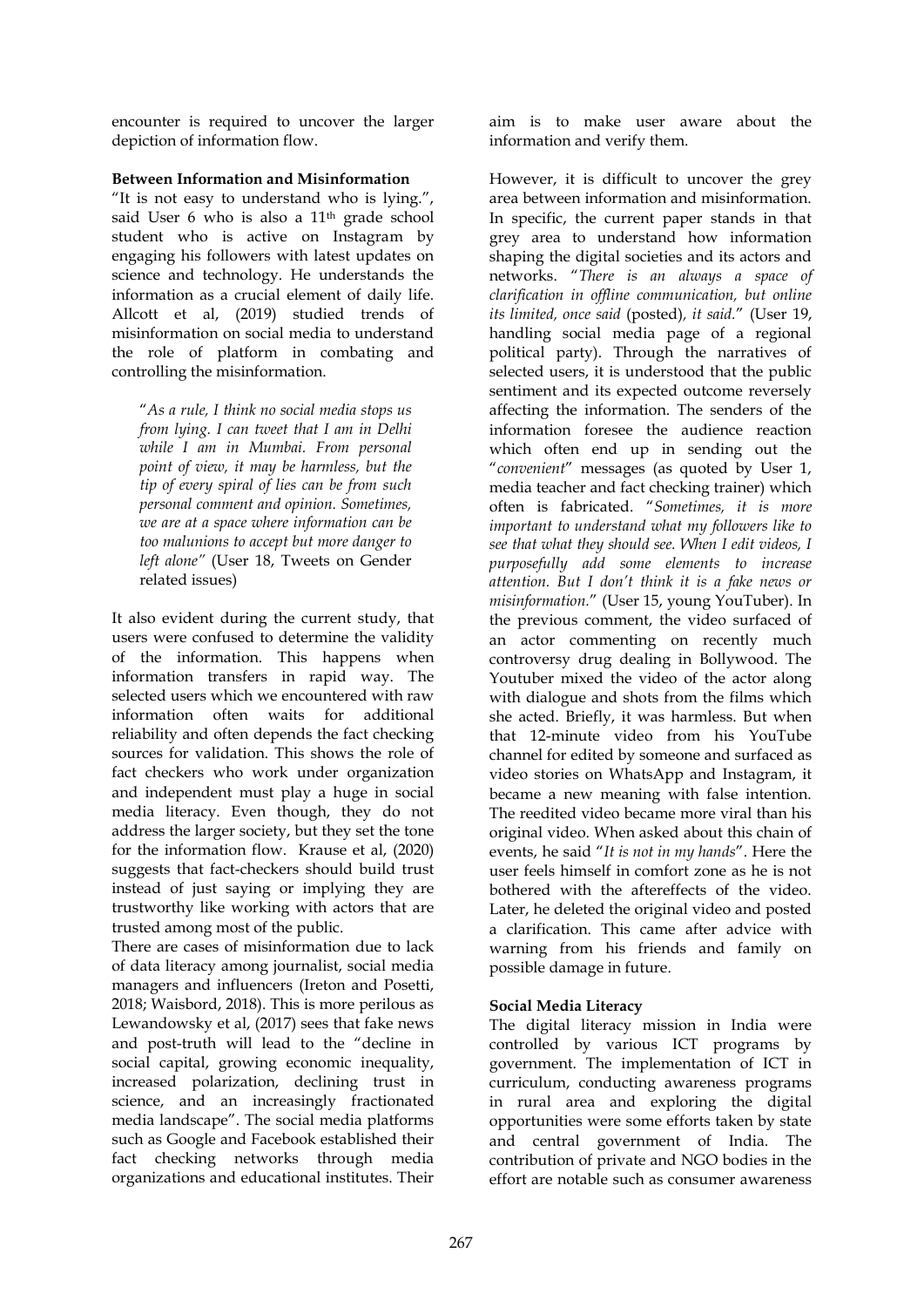on online fraud and safe online banking. The user-oriented programs like Digital India Initiative aims to fill the gap between digital services and public so that they can reach the government for needs and explore the opportunities in digital society. The reach and effectiveness of such programs are outside scope of this study, but it was clear from the narratives of selected users that, the social media awareness and literacy were far from the agenda of such campaigns.

"*I had chance to interact with rural social media users who ever exposed to social media after entry of high-speed internet services like Jio and low-cost smartphone. They were initially not introduced to any ICT or computer program. They are still afraid to use UPI on mobile, do transaction on internet or even some one never trusts ATM transactions. But they are more confident using Facebook and WhatsApp and reason. They get information from there which bothers them.*" (User 22, social worker).

This revelation from the user opens about a bigger picture of social media literacy in India. Here the individual user is engaged more with his or her social media subgroups such as private chat, WhatsApp group, Facebook community group for communication purposes. Varis (2016) noted that online environments studied cannot be taken as selfexplanatory contexts but need to be investigated for locally specific meanings and appropriations. This is to extend the views of Dijck (2013) that the shape of any platform does not determine the way in which people will use it for their communicative purposes, the design of the site will influence interactions. Defaults in digital environments are not just technical but also ideological manoeuvrings which are formed by algorithms, protocols and defaults profoundly shape the cultural experiences of people active on social media platforms. A common user often finds it difficult to break this technical environment but can easily enters to the information zone to retrieve the messages which he or she bothered.

"*I flag or report the content which I feel is wrong. More than my feelings, I depend on online verification. The social media platforms provide the option to lie, tell* 

*truth and to report the lies and misinformation. But it may not the case with a user who is not bothered to identify or reflect the reality*." (User 31. Social media analyst).

Such ignorance from an individual user extends the larger spiral of misinformation and unwillingly contribute to the network of falsehoods. It is also needing to further articulate that the social media users and their digital societies can be understood by analysing their detail encounter with information. The language, structure, and disclosures in social media groups (Facebook, Twitter, etc.) and sub-groups (Facebook group, Facebook pages, etc.) are key variables in process of understanding the concept of social media literacy. The efficiency of the social media networks in determining how digital societies use information rests on aspects to the media firm as well as on the political economy of the radically changed media landscape. The information disseminated by authority like government and peer reviewed articles on mainstream media also surfaces on social media. The individual user often comes in uncertainty to determine the information when the platform focuses on the structure of content rather the content and its authenticity itself. The efforts taken by social media platforms to impart social media literacy is well noted but it should be articulated along with the digital literacy of the user. The policy makers for social media literacy should prepare the content not only for the users who encounter the misinformation from social and political level. They should also focus on the users who deal the social media information and apply those in their day-to-day life. As discussed, the information becomes daily life toolkit for them. The social media literacy programs and initiatives should focus on micro-level points of society rather than overall digital societies.

## **REFERENCE**

- Allcott, H., Gentzkow, M., & Yu, C. (2019). Trends in the diffusion of misinformation on social media. *Research & Politics*, *6*(2), 2053168019848554.
- Baker, S. E., & Edwards, R. (2012). *How many qualitative interviews is enough?* Expert voices and early career reflections on sampling and cases in qualitative